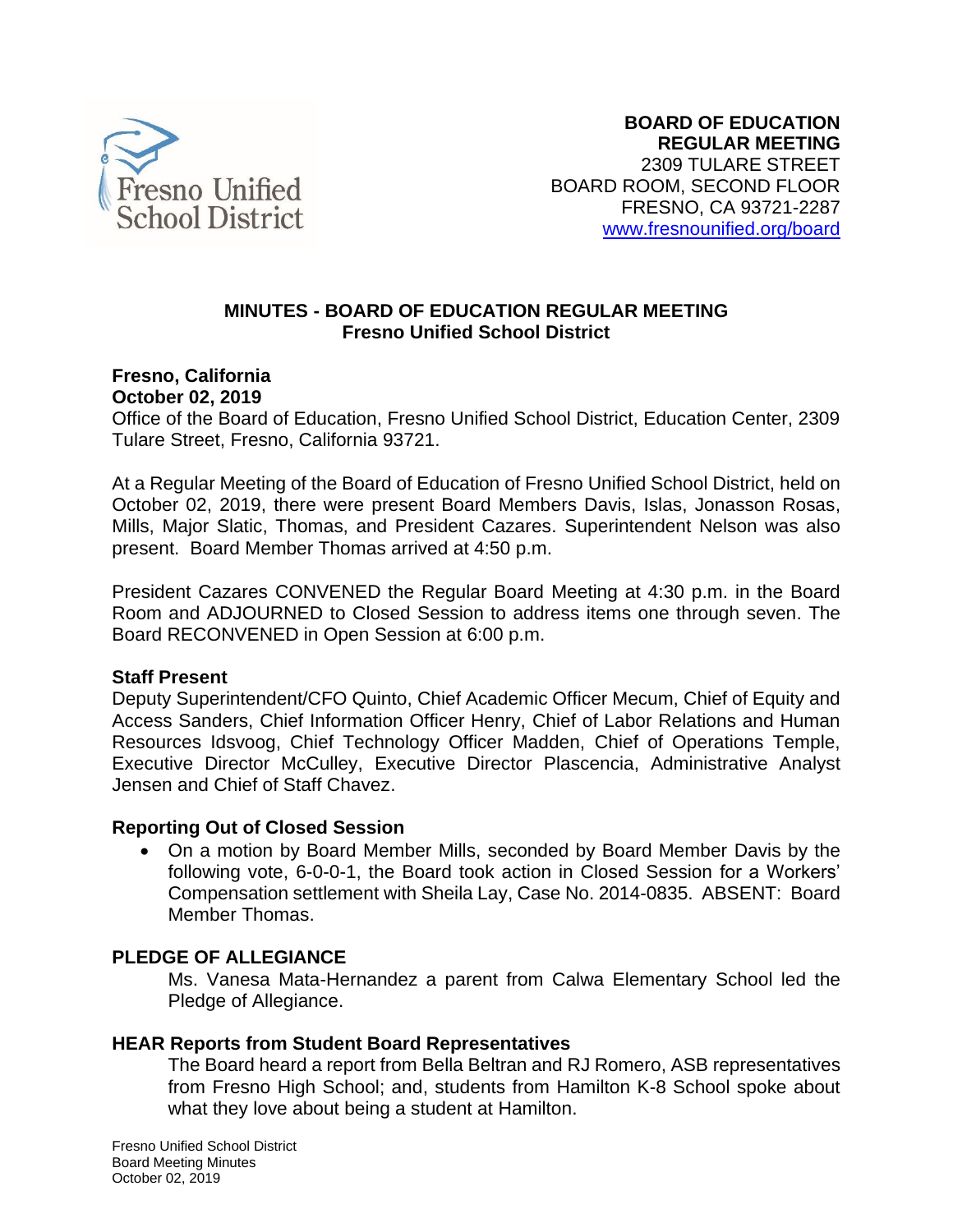## **HEAR Report from Superintendent**

- Highlighted this month is Socktober, when October turns into a month dedicated to collect socks for local homeless shelters, school sites and departments can join this cause by reaching out to DPI. He encouraged staff to donate socks if able; all sizes, fashions are welcome.
- Nelson shared October is LGBT History Month, celebrated for the first time in 1994 and created by educators to help encourage openness and education about LGBT history and rights. Students can reflect in history and current public life through the unique contributions of positive LGBTQ role models, it increases their sense of value as a person and self-efficacy for sharing their own gifts with the world. Recognizing all children should be able to attend school in a safe, inclusive and affirming environment free from discrimination and fear, our board acted and began initiating change. In September 2017, a cross-departmental LGBTQ+ Work Team developed a comprehensive plan to create safe, supportive and inclusive schools that are culturally responsive to the needs of all LGBTQ+ students. In 2018, the board adopted the new Gender Identity and Inclusion Board Policy, which was developed with input from experts in the field, community members and the Student Advisory Board. This past summer, Fresno Unified was recognized for their work as students, staff, and board members served as grand marshals in Fresno's Rainbow Pride Parade. Sunnyside High School, Gaston and Scandinavian Middle Schools are a few sites that have planned special events throughout the month to honor LGBT History Month.
- Superintendent shared October is a busy month as it is National Principal Appreciation Month, an opportunity to recognize and thank site leaders for their hard work and dedication. Principals and vice principals are keenly focused on the challenges their students face both academically and on the social emotional front. At the same time, they recognize the potential in their students and with support of courageous and committed teachers and staff, are creating healthy, safe and loving environments where learning is not only possible but flourishing. Thank you to all our site leaders.
- Nelson shared October 28 is buy back day providing professional learning for adults and a day off from school for students. This year we are providing our first professional learning conference opportunity for classified staff at Fresno Adult School with a variety of sessions related to safety and other important topics that directly align to the roles our classified staff play in our system. We worked with labor partners from CSEA 125 and 143, SEIU, and FTA Trades to plan this paid day of learning.
- Lastly, Fresno Unified is one of four California districts participating in a free pilot around annual CAASPP test results. Each year, parents receive a printout explaining their student's test scores and academic progress. Later this month, parents will receive a personalized CAASPP video that visually simplifies the report through a personalized explanation into how their child scored. Beginning October 17, videos will be available through your child's ATLAS parent portal. In addition, parents who are registered for EduText grade and attendance updates will receive the video via text message. Videos will be provided in each family's home language – English, Spanish or Hmong.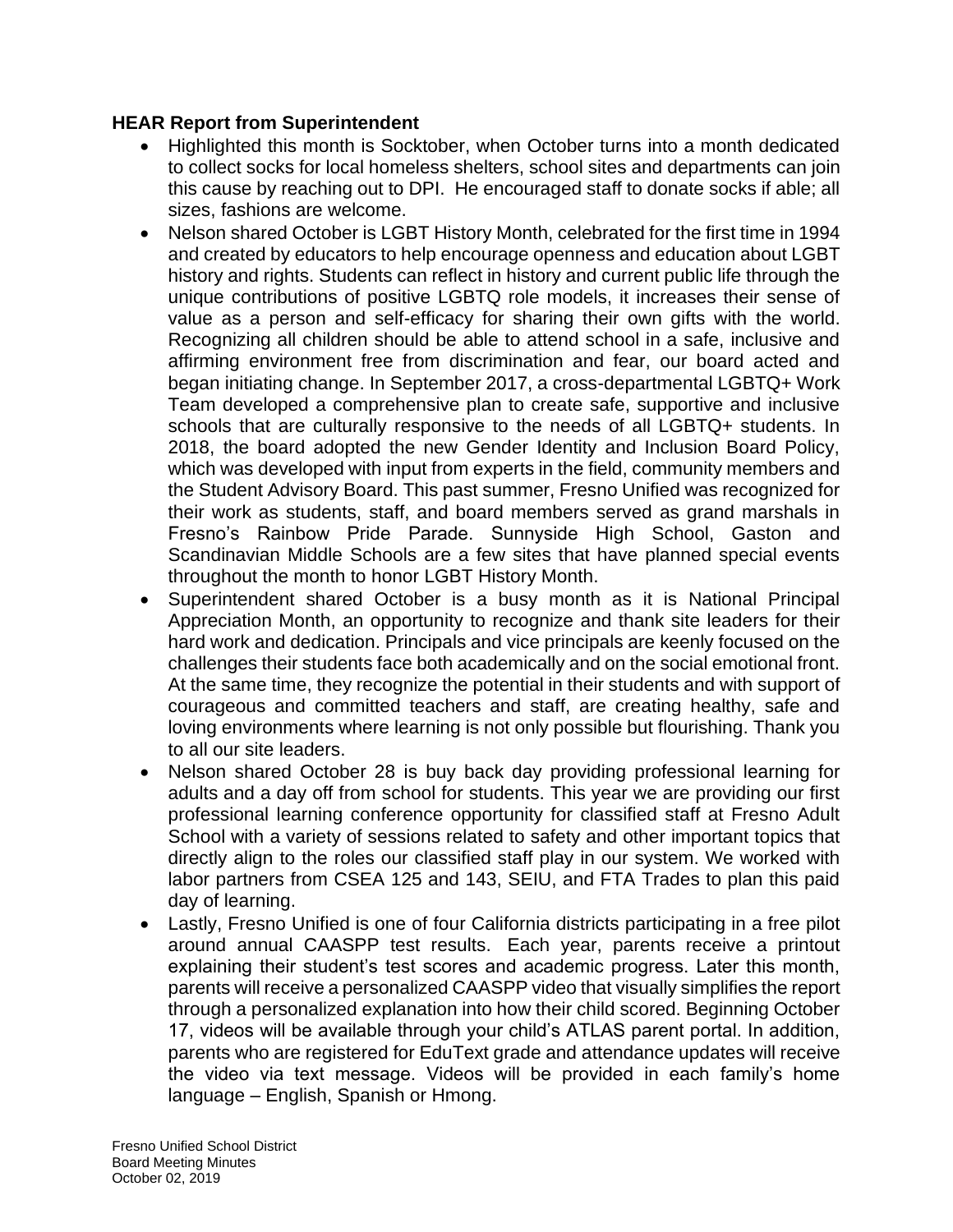#### **BOARD/SUPERINTENDENT COMMUNICATIONS**

**Member Mills** – Congratulated Fresno Adult School staff for work on the U.S. Citizenship grant. Requested an update on the Dream Center (location and hours). Shared opportunities presented by AMTRAK Kids and Trains, and CSUF College of Arts/Humanities Theater for Young Audiences. Requested information for Red Ribbon Week activities for sites. Shared request for donations from Fresno High's Warrior Rack.

**Member Davis –** Mentioned LGBT Month and Mexican Heritage Month.

**Member Major Slatic** – Thanked Superintendent for providing grade-level aptitude information. Requested further follow up information pertaining to defined racial and ethnic categories for each school site, high school site, and specialty site, as well as gender. Requested information pertaining to potential cost or exposure the district would face if found noncompliant with Ed Code 49079.

**Member Islas** – Celebrated fantastic work of all students. Recognized Raine Bumatay and Fresno Adult School for receiving the U.S. Citizenship grant.

**President Cazares** – Echoed Member Islas' congratulation to Raine Bumatay and Fresno Adult School for receiving the U.S. Citizenship grant. Reminded students and parents about the upcoming FASTA workshops.

**Member Jonasson Rosas** – Congratulated Raine Bumatay on her award. Thanked staff for information from DPI and asked what the next steps will be. Interested in knowing what the feedback has been for the Nutrislice App and what the district will do with the data. Acknowledge Clean Air Day and events taking place around the district.

**Member Thomas** – Requested Jose Alvarado check on lunches for the specialty schools. Requested consideration of salad bars for specialty sites. Expressed thanks to those who helped and participated in her Town Hall Meeting.

On a motion by Member Mills, seconded by Member Davis, the consent agenda was approved, apart from Agenda Items A-4, A-9, and A-13 which were pulled for further discussion, on a roll call vote of 7-0-0-0 as follows: AYES: Board Members: Davis, Islas, Jonasson Rosas, Mills, Major Slatic, Thomas, and Board President Cazares.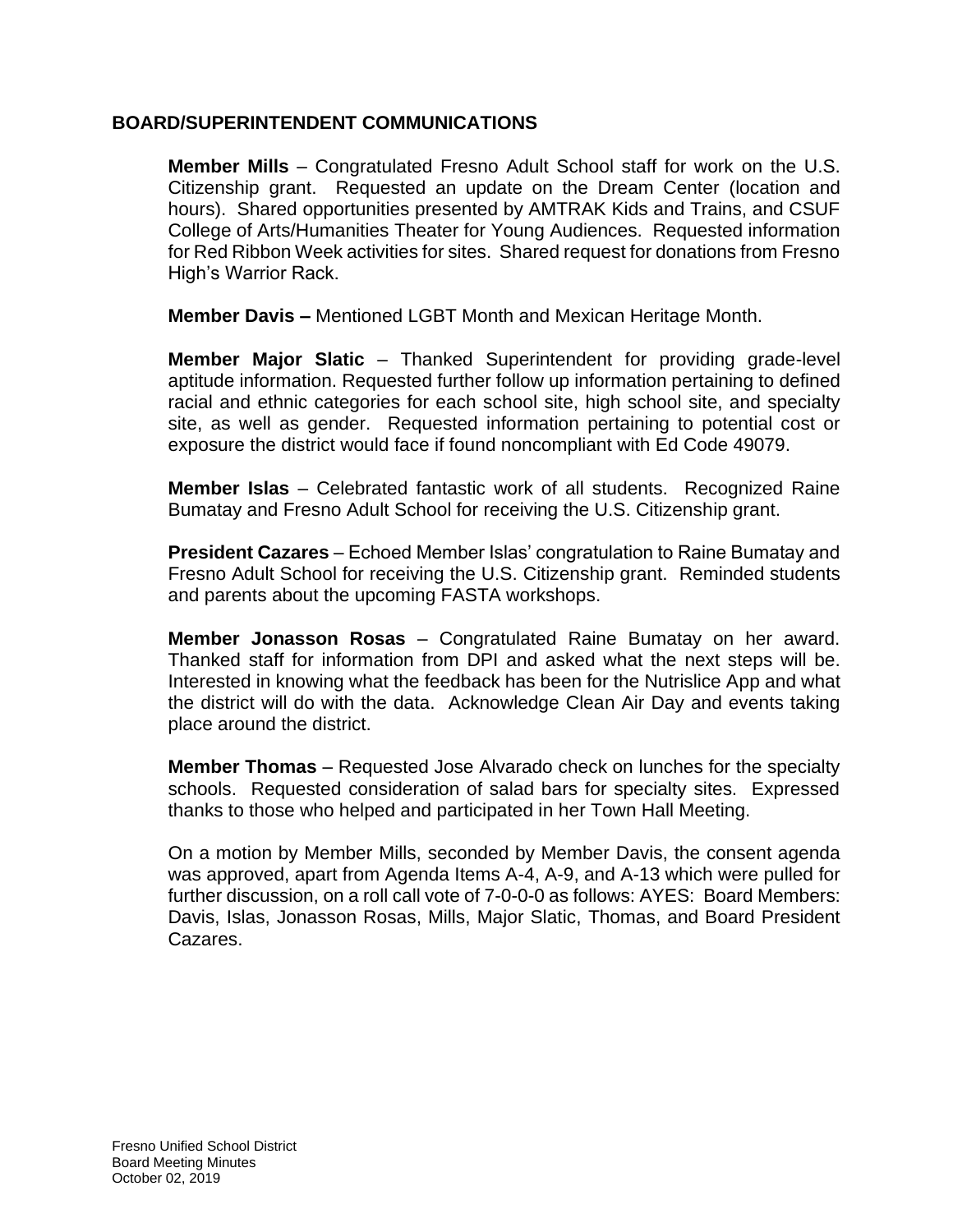# **A. CONSENT AGENDA**

# **A-1, APPROVE Personnel List**

**APPROVED as recommended**, the Board binders is the Personnel List, Appendix A, as submitted.

# **A-2, ADOPT Findings of Facts and Recommendations of District Administrative Board**

**ADOPTED as recommended,** the Findings of Fact and Recommendations of District Administrative Panels resulting from hearings on expulsion and readmittance cases conducted during the period since the September 18, 2019 Regular Board meeting.

# **A-3, APPROVE Minutes from Prior Meeting**

**APPROVED as recommended,** the draft minutes for the September 11, 2019 Board Workshop and the September 18, 2019 Regular Board Meeting.

## **A-4, APPROVE Proposed Revisions for Existing Board Bylaws 9005 and 9130 and Drafts for Two Proposed Board Bylaws Regarding Complaints Concerning Board Members and Censure Policy and Procedures**

**APPROVED as recommended,** revisions to Board Bylaws 9005 and 9130 and drafts for two proposed Board Bylaws Regarding Complaints Concerning Board Members and Censure Policy and Procedures.

For the record, there were questions/comments from Board Members to address Agenda Item A-4. A summary is as follows: Requested that Board Member requests for data be logged and a running list be kept on a site which can be accessed by all Board members.

On a motion by Member Jonasson Rosas, seconded by Member Islas, Agenda Item A-4 was approved by the vote of 6-0-1-0 as follows: AYES: Board Members: Davis, Islas, Jonasson Rosas, Mills, Thomas, and Board President Cazares. ABSTAINED: Member Major Slatic

### **A-5, ADOPT Variable Term Waiver for Career Technical Education Credential Holders**

**ADOPTED as recommended**, the Variable Term Waiver for Career Technical Education (CTE) Credential holders.

- **A-6, APPROVE 2019/20 and Prior Years' Certificated Salary Schedules APPROVED as recommended**, certificated salary schedules 2012/13 through 2019/20.
- **A-7, APPROVE Position and ADOPT Job Description for Paraprofessional – Child Development, Bilingual APPROVED as recommended**, job description of Paraprofessional – Child Development, Bilingual. This position assists the teacher at the childcare level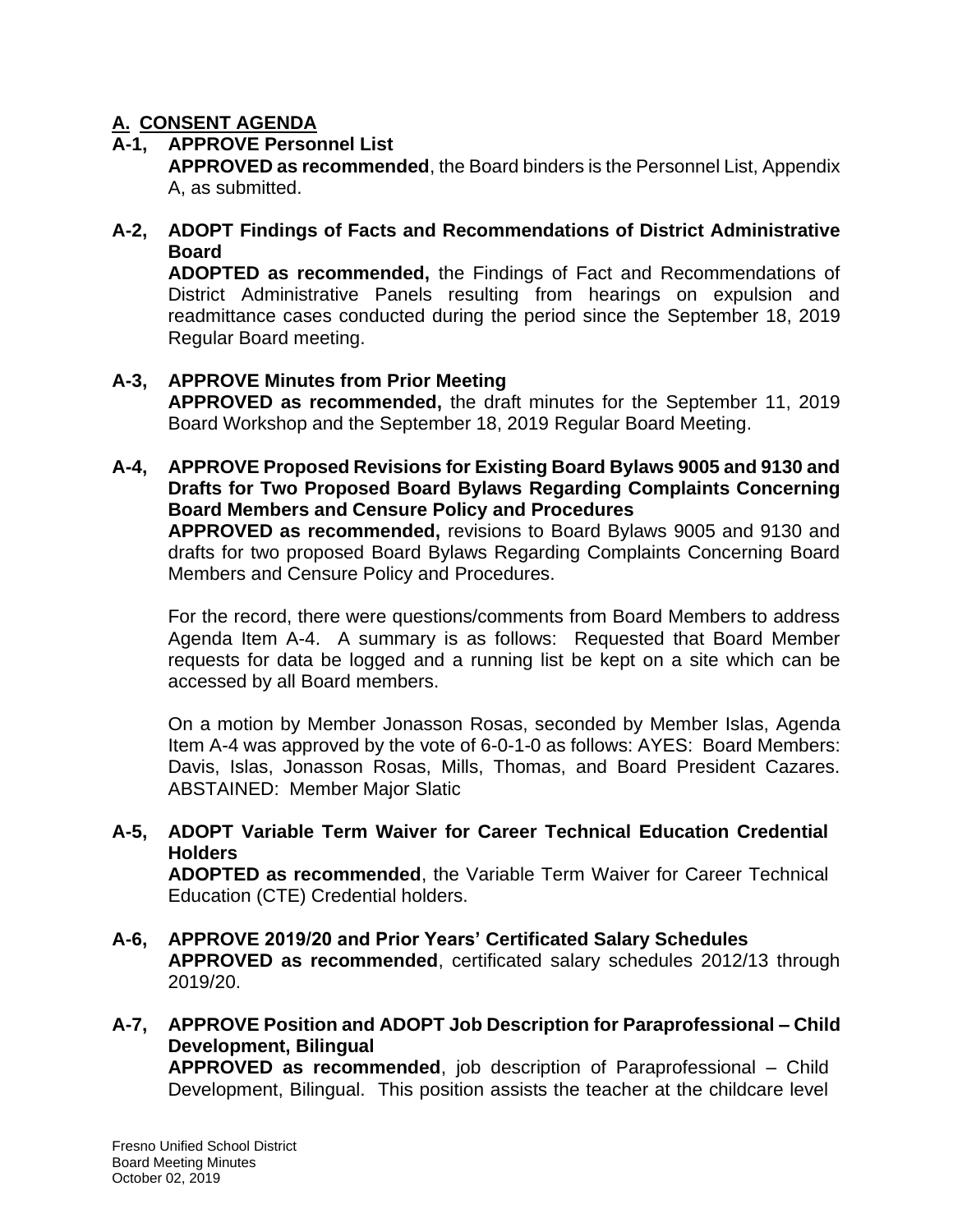of instruction in the primary language of the Dual Language Learners (DLLs) by translating orally, presenting instructional materials, and reinforcing instruction or follow-up on student understanding of specific academic concepts to assist students to excel in growth and development of home language and English.

# **A-8, APPROVE Provisional Internship Permits**

**APPROVED as recommended**, Provisional Internship Permit (PIP) recommendations to rehire or hire upon Board approval.

### **A-9, APPROVE Legal Services Representation Agreement**

**APROVED as recommended** a legal representation agreement for Orbach, Huff, Suarez and Henderson (OHSH) for services related to Project Labor Agreements.

For the record, there were questions/comments from Board Members to address Agenda Item A-9. A summary is as follows: Requested a Board Workshop pertaining to how Project Labor Agreements work, what the benefits to students and district will be, and to vet all complexities. Concern that as it is written it is open-ended.

# **OPPORTUNITY FOR PUBLIC COMMENT**

**Nicole Goering** – Spoke to Project Labor Agreements and questioned the need for an attorney at this time.

**Steven Ayala** – Spoke in opposition in Project Labor Agreements. **Ron Hicks** - Spoke in opposition of Project Labor Agreements. **Chuck Riojas** – Spoke in support of Project Labor Agreements.

On a motion by Member Thomas, seconded by Member Jonasson Rosas, Agenda Item A-9 was approved by the vote of 6-1-0-0 as follows: AYES: Board Members: Davis, Islas, Jonasson Rosas, Mills, Thomas, and Board President Cazares. NO: Member Major Slatic.

#### **A-10, RATIFY Memorandum of Understanding with State Center Community College District for the Adult Education Program Allocation**

**RATIFIED as recommended**, a Memorandum of Understanding between State Center Community College District and Fresno Unified School District to establish the responsibilities of both parties in serving the State Center Adult Education Consortium and for Fresno Adult School to receive their approved block grant allocation of \$5,387,885.

# **A-11, RATIFY the Filing of Notices of Completion**

**RATIFIED as recommended**, Notices of Completion for the following projects, which have been completed according to plans and specifications. Bid 19-27 Section A and C, Exterior Painting for Various Schools: Dailey and Williams Elementary Schools, Terronez Middle School and DeWolf High School. Bid 19- 27 Section B, Exterior Painting for Various Schools: Burroughs and Greenberg Elementary Schools and Kings Canyon Middle School. Bid 19-33, Sunnyside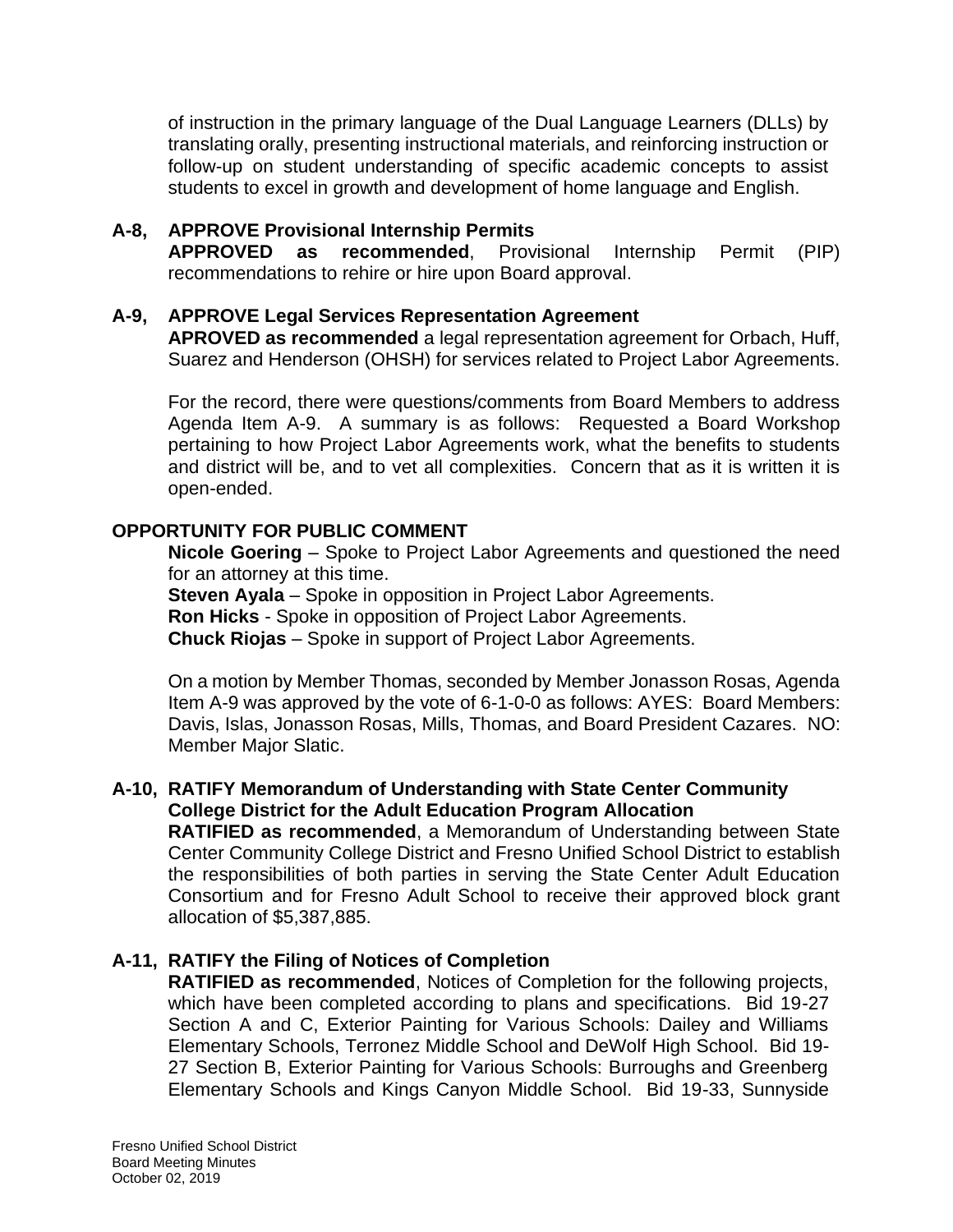High School Stadium Scoreboard Replacement.

# **A-12, RATIFY Purchase Orders from July 1, 2019 through July 31, 2019, and Zero Dollar Contracts – Primary Report**

**RATIFIED as recommended**, information on purchase orders issued from July 1, 2019 through July 31, 2019. Two agenda items are presented to ratify purchase orders. The first item includes the Primary Report with all purchase orders issued during the reported dates with the exception of those that may present a potential conflict of interest for an individual Board member. All remaining purchase orders are in the Supplemental Report and presented as a second agenda item.

# **A-13, RATIFY Purchase Orders from July 1, 2019 through July 31, 2019 – Supplemental Report**

**RATIFIED as recommended**, information on purchase orders issued from July 1, 2019 through July 31, 2019. Two agenda items are presented to ratify purchase orders. The first item includes the Primary Report with all purchase orders issued during the reported dates with the exception of those that may present a potential conflict of interest for an individual Board member. All remaining purchase orders are in the Supplemental Report and presented as a second agenda item.

For the record, Member Mills read the following statement:

"Item A-13 on tonight's agenda contains purchase orders for PG&E. I have financial investments that are valued at or above the reporting threshold in PG&E. Therefore, in the interest of full transparency, I am abstaining from this vote pursuant to Board Bylaw 9270."

For the record, Member Jonasson Rosas read the following statement:

"Item A-13 on tonight's agenda contains a purchase order for Fresno EOC. I am employed by Fresno EOC, which is a nonprofit corporation. I did not participate in making the contracts related to these purchase orders; but because of my employment with Fresno EOC, I have a remote financial interest in those contracts. Therefore, consistent with my prior recusals relating to Fresno EOC, and in the interest of full transparency, I am abstaining from this vote pursuant to Board Bylaw 9270."

On a motion by Member Davis, seconded by Member Islas, Agenda Item A-9 was approved by the vote of 5-0-2-0 as follows: AYES: Board Members: Davis, Islas, Thomas, and Board President Cazares. ABSTAINED: Member Jonasson Rosas and Member Mills.

# **END OF CONSENT AGENDA**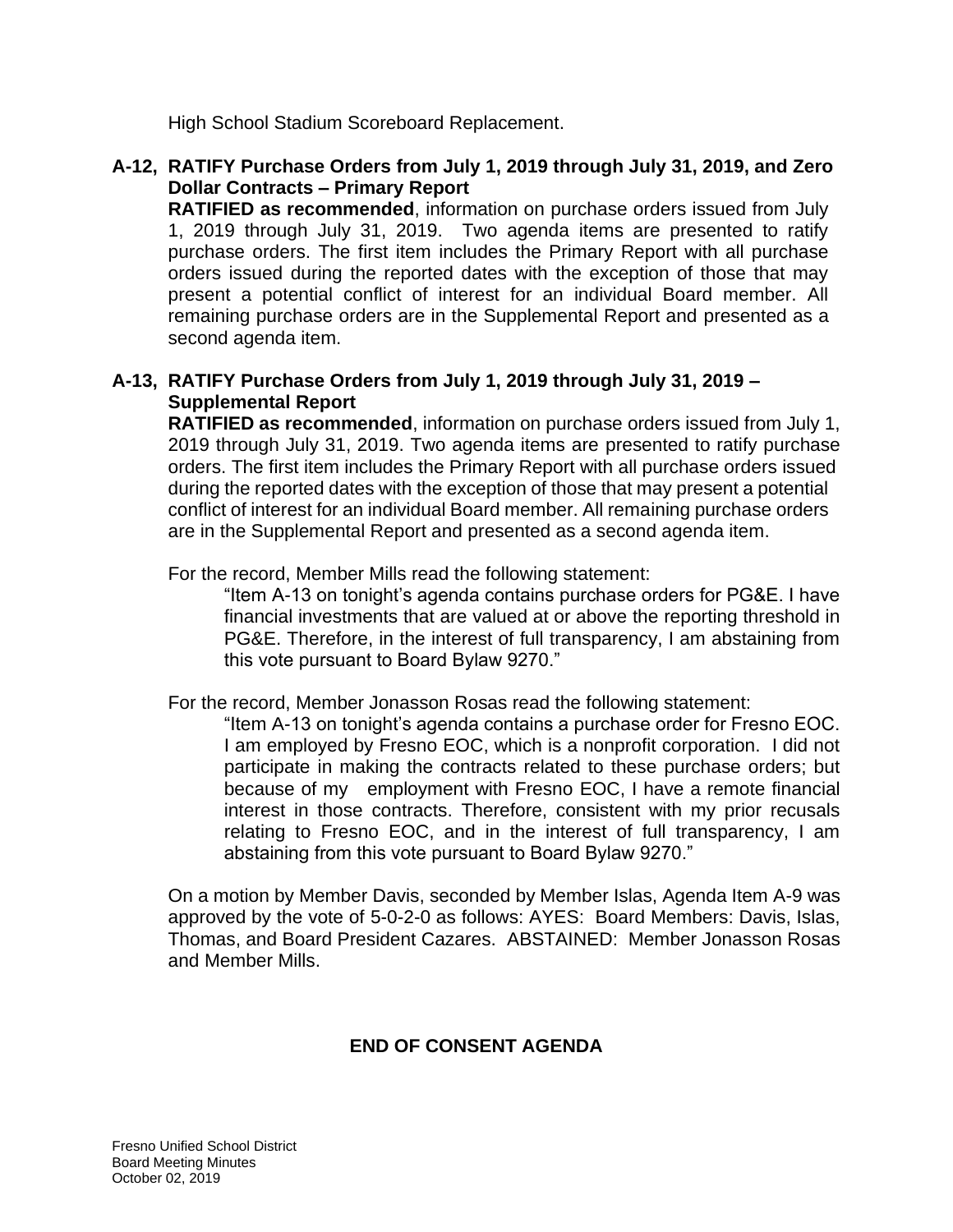#### **UNSCHEDULED ORAL COMMUNICATIONS**

**Eloida Perez** – Spoke to an issue regarding her child.

**Emma Villa** – Spoke to issues regarding her children and concerns with Special Education.

**Otilio Barragan** – Spoke to the need for the board policy regarding equity.

**Cesar Casamagon** – Spoke to the need for the board policy regarding equity.

**Marisa Moraza** – Spoke to the need for the board policy regarding equity.

**Manuel Bonilla** – Spoke to concerns with leadership at Calwa.

**Patsy Mongomery** – Spoke to express appreciation for teachers and leadership at Yokomi Elementary School.

**Jessica Mahoney –** Thanked Superintendent Nelson for recognizing LGBT Month.

**Roxana Vargas** – Spoke to the need for racial justice training for all schools.

**Lucila Ortiz** –Spoke to the need for the board policy regarding equity and the need to include youth in the conversation.

# **B. CONFERENCE/DISCUSSION AGENDA**

**B-14, CONDUCT Public Hearing Determining Conformity of the Ventura and 10th Alternative Education Campus Development Project with State School Site Selection Standards; and ADOPT Resolution 19-21, Adopting the Mitigated Negative Declaration for the Project, Making Findings Required by Education Code, and Approving the Project** 

**CONDUCTED Public Hearing and ADOPTED as recommended**, Resolution 19- 21 related to future development and operation of the Ventura and  $10<sup>th</sup>$  site as an alternative education campus serving students in grades 7-12, and potentially an early learning center serving pre-K students.

# **OPPORTUNITY FOR PUBLIC COMMENT**

**Alan Hofmann** – Spoke on behalf of the Fresno Metropolitan Flood Control District and provided a letter for the record pertaining to Agenda Item B-14.

For the record, there were questions/comments from Board Members to address Agenda Item B-14. A summary is as follows: Request for the environmental consultant to come forward to address concerns presented in letter provided by the Fresno Metropolitan Flood Control District. Requested clarification regarding a postcard sent to the community pertaining to toxins in the soil. Requested clarification on programs moving to the site. Requested an opportunity to be part of the planning for the site. Scott Odell with Odell Planning and Research, Chief Operations Officer Karin Temple and Administrator Yolanda Jimenez-Ruiz were available to provide clarity.

Board Member Jonasson Rosas moved for adoption, seconded by Member Davis, which carried a 7-0-0-0 vote as follows: AYES: Board Members: Davis, Islas, Jonasson Rosas, Mills, Major Slatic, Thomas, and Board President Cazares.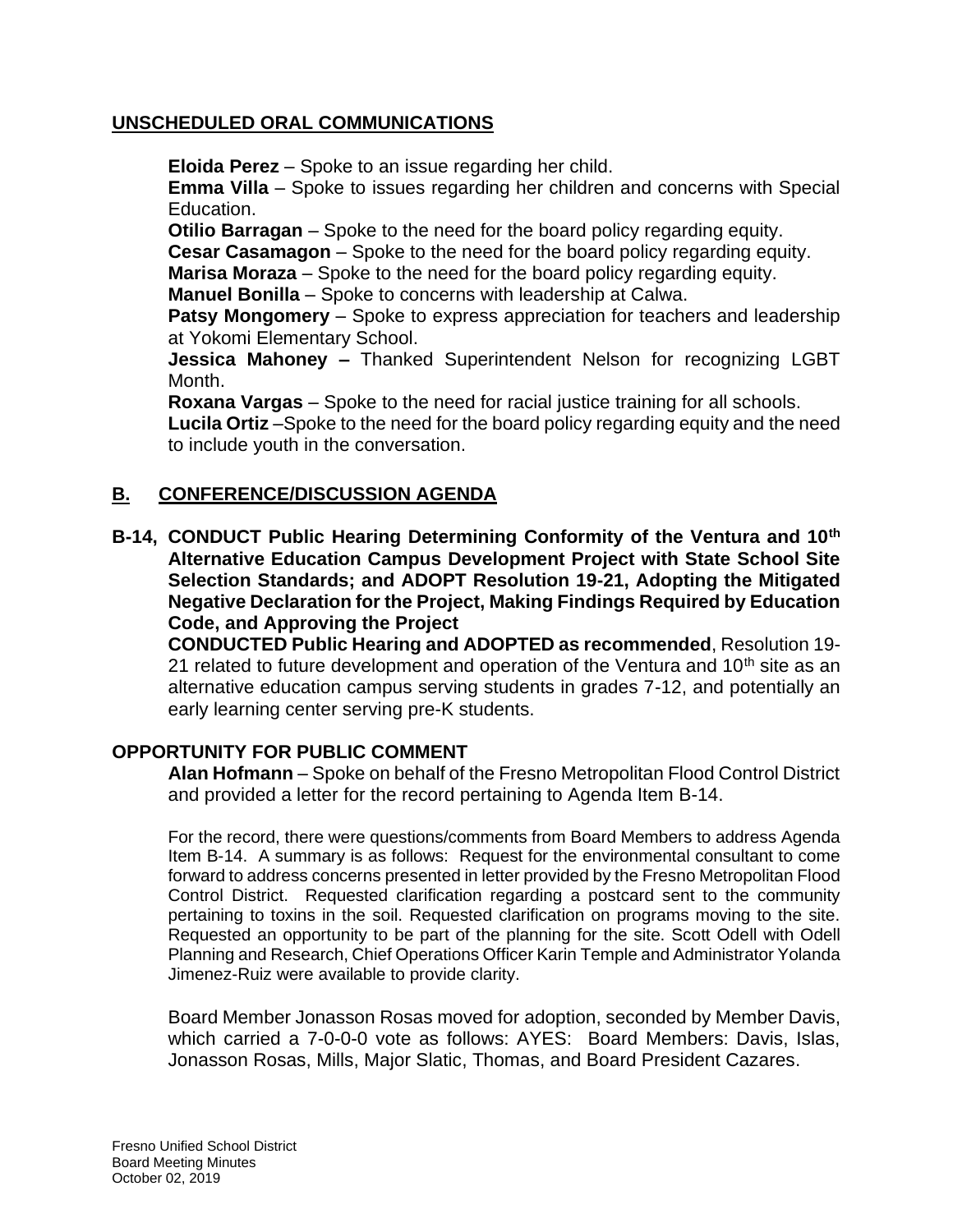# **B-15, APPROVE Award of Bid 20-03, Ventura and 10th – Old Juvenile Hall Demolition and Remediation Phase 2**

**APPROVED as recommended**, Bid 20-03, for Phase 2 demolition and remediation work for the former Juvenile Hall facility and associated buildings at the Ventura Avenue and 10th Street site.

For the record, there were questions/comments from Board Members to address Agenda Item B-15. A summary is as follows: What was the cost of Phase 1 of demolition? Chief Operations Officer Karin Temple was available to provide clarity.

Board Member Mills moved for approval, seconded by Member Thomas, which carried a 6-0-0-1 vote as follows: AYES: Board Members: Davis, Islas, Mills, Major Slatic, Thomas, and Board President Cazares. ABSENT: Member Jonasson Rosas.

**B-16, OPPORTUNITY for Public Disclosure and RATIFICATION of the 2019-2020 Negotiated Collective Bargaining Agreement between Fresno Unified School District and California School Employees Association and its Chapter 143 RATIFIED as recommended**, in accordance with Government Code 3547.5, all major provisions of collective bargaining agreements are to be presented at a public meeting of the public-school employer before the employer enters into written agreement with an exclusive representative. Included in the Board binders is a copy of the Tentative Agreement between Fresno Unified School District and California School Employees Association and its Chapter 143.

Board Member Mills moved for approval, seconded by Member Davis, which carried a 6-0-0-1 vote as follows: AYES: Board Members: Davis, Islas, Mills, Major Slatic, Thomas, and Board President Cazares. ABSENT: Member Jonasson Rosas.

**B-17, OPPORTUNITY for Public Disclosure and RATIFICATION of the 2019-2022 Negotiated Collective Bargaining Agreement between Fresno Unified School District and Service Employee International Union, Local 521**

**RATIFIED as recommended**, in accordance with Government Code 3547.5, all major provisions of collective bargaining agreements are to be presented at a public meeting of the public-school employer before the employer enters into written agreement with an exclusive representative. Included in the Board binders is a copy of the Tentative Agreement between Fresno Unified School District and Service Employee International Union, Local 521.

Board Member Thomas moved for approval, seconded by Member Mills, which carried a 7-0-0-0 vote as follows: AYES: Board Members: Davis, Islas, Jonasson Rosas, Mills, Major Slatic, Thomas, and Board President Cazares.